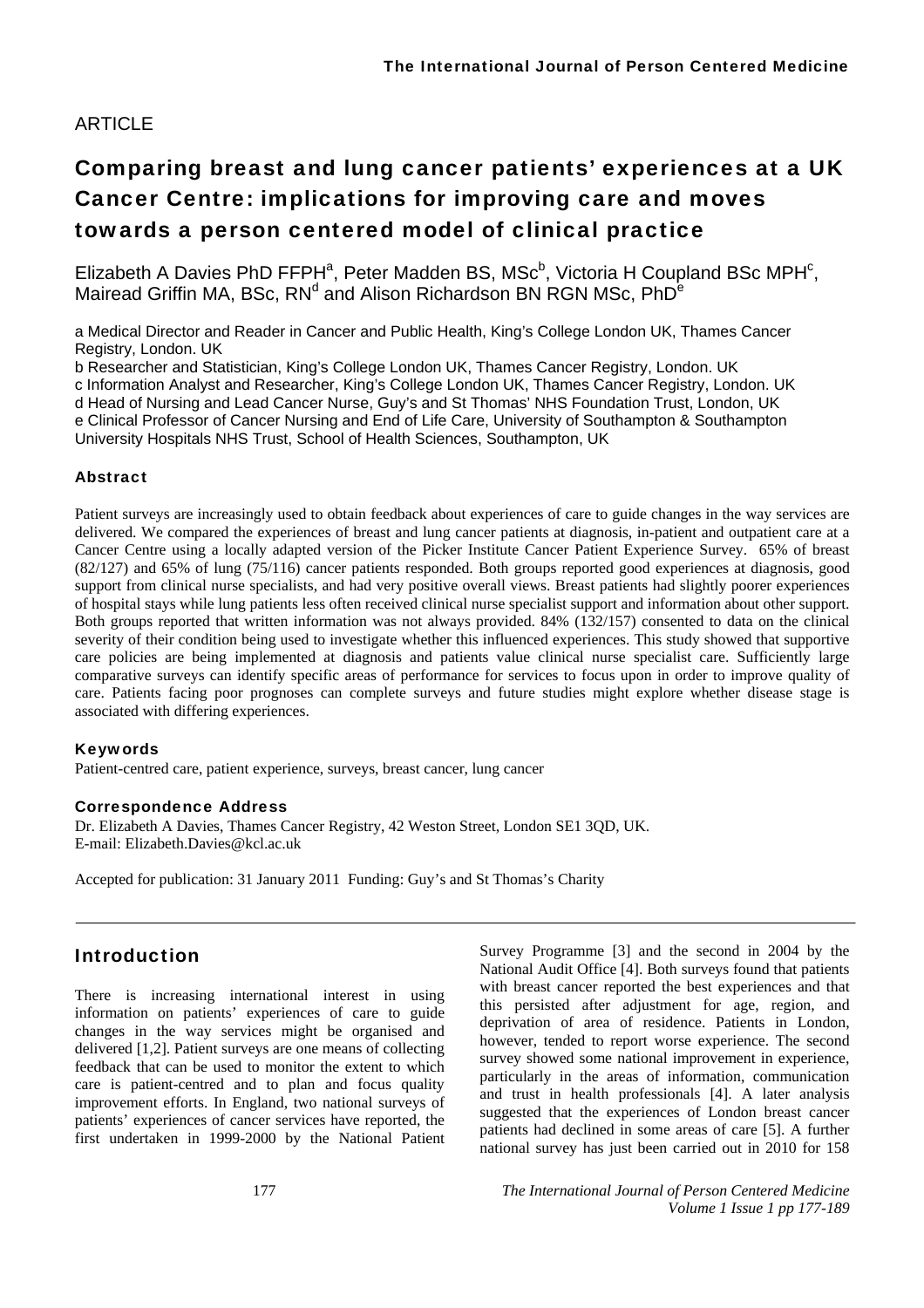English hospital trusts and this exercise may be repeated annually [6,7].

As well as information on experiences of services, surveys can provide information about how clinical aspects of patients' conditions affect the quality of their everyday life and other patient-reported outcomes [8,9]. In England the intention is that data on patients' experiences of NHS cancer care will be reported along side a range of patient outcomes for particular geographical areas or services [6,10]. So far little research has considered whether cancer patients' experiences and their outcomes are directly related [11], although studies in the US have begun to link cancer registry data on diagnosis to patient survey data on quality of life and disability [12]. Commonly raised concerns about using patient survey data to guide quality improvement include how representative patients responding are, whether the more ill patients with a poor outlook are excluded from receiving or completing questionnaires, the possibility that responses may be influenced by disease severity or a poor prognosis, and lack of specific results for large enough groups of patient looked after by particular services [13,14].

The 'Patient Centred Care' project for the Integrated Cancer Centre for South East London (comprising the NHS Foundation Trusts of Guy's and St Thomas' and King's College Hospitals) seeks to improve patient and staff experiences of breast and lung cancer services. As part of this project we carried out a survey of patients' experiences with the aims of:

1) Comparing experiences reported by breast and lung cancer of diagnosis, in-patient and out-patient care

2) Suggesting improvements to services to improve the experience of patients at each stage of their care

3) Determining the feasibility of surveying patients facing poor prognoses and of obtaining patient consent to link experience data with that on disease severity.

# Methods

# Developing and piloting the questionnaire

We adapted a questionnaire recently used in North London [15], and based upon earlier national surveys undertaken by the Picker Institute [16]. To ensure questions were relevant to local services we invited comments from 26 multi-disciplinary staff within the Integrated Cancer Centre. Additional questions concerning contact with a "key worker" to address cancer peer review standards [17], and about disability and long term conditions were suggested. We decided to use the word cancer in the questionnaire because all patients would have been informed of their diagnosis, and not to exclude any patients at the outset from the survey. We focussed on making questions as specific as possible, both about areas of care and about hospital site so that they would provide information useful for quality improvement. We decided

on 102 questions organised into six sections: A) *Finding out what was wrong with you* (31) B) *Outpatient treatment and appointments* (18) C) *Recent overnight or day case stay* (26), D) *Leaving hospital* (10) E) *Clinical nurse specialist care* (6) and F) *Overall views about care* (11). Two final open questions asked patients what they thought was particularly good about their care and what areas they thought could be improved. We also asked patients for consent to obtain anonymous information from their clinical team on the clinical severity of their condition to investigate whether this was related to experiences of care. The adapted questionnaire was piloted by post with six patients (three breast and three lung), and in person with 11 patients (six breast and five lung) attending clinic. The 14 patients responding were overwhelmingly positive about the focus of the questionnaire. Despite some concern from staff about the burden of completing the questionnaire, no patient complained about its length, but some changes to wording and layout were suggested.

# Ethical and research and development approval

The National Research Ethics Service advised that the survey was service evaluation as opposed to research, and thus approval from an ethics committee was not necessary. Research and Development service evaluation approval was obtained from each hospital.

#### Identifying participants for the survey

Based on previous analyses we determined that to compare experiences at a hospital site we needed ideally to recruit 50 respondents with each cancer (3). Contact details and NHS numbers of patients who had invasive breast or lung cancer diagnosed in 2008 and 2009 were obtained from hospital databases, duplicate cases removed and vital status and addresses checked using the NHS Strategic Tracing Service. The final sample included 127 breast cancer patients who received their first definitive treatment at GST between October 2008 and April 2009 and 116 lung cancer patients who received their first definitive treatment between January and April 2009. The tighter time frame was used to select lung cancer patients because their poor outlook meant we needed to ensure they would be well enough to complete a questionnaire. 37 breast and 69 lung cancer patients were also identified from KCH databases, but we report only on GST patients because they represented a large enough sample to compare experiences at the same hospital.

## Sending the survey and offering help with its completion

Our approach to patients was informed by a Cochrane review on increasing questionnaire response rates which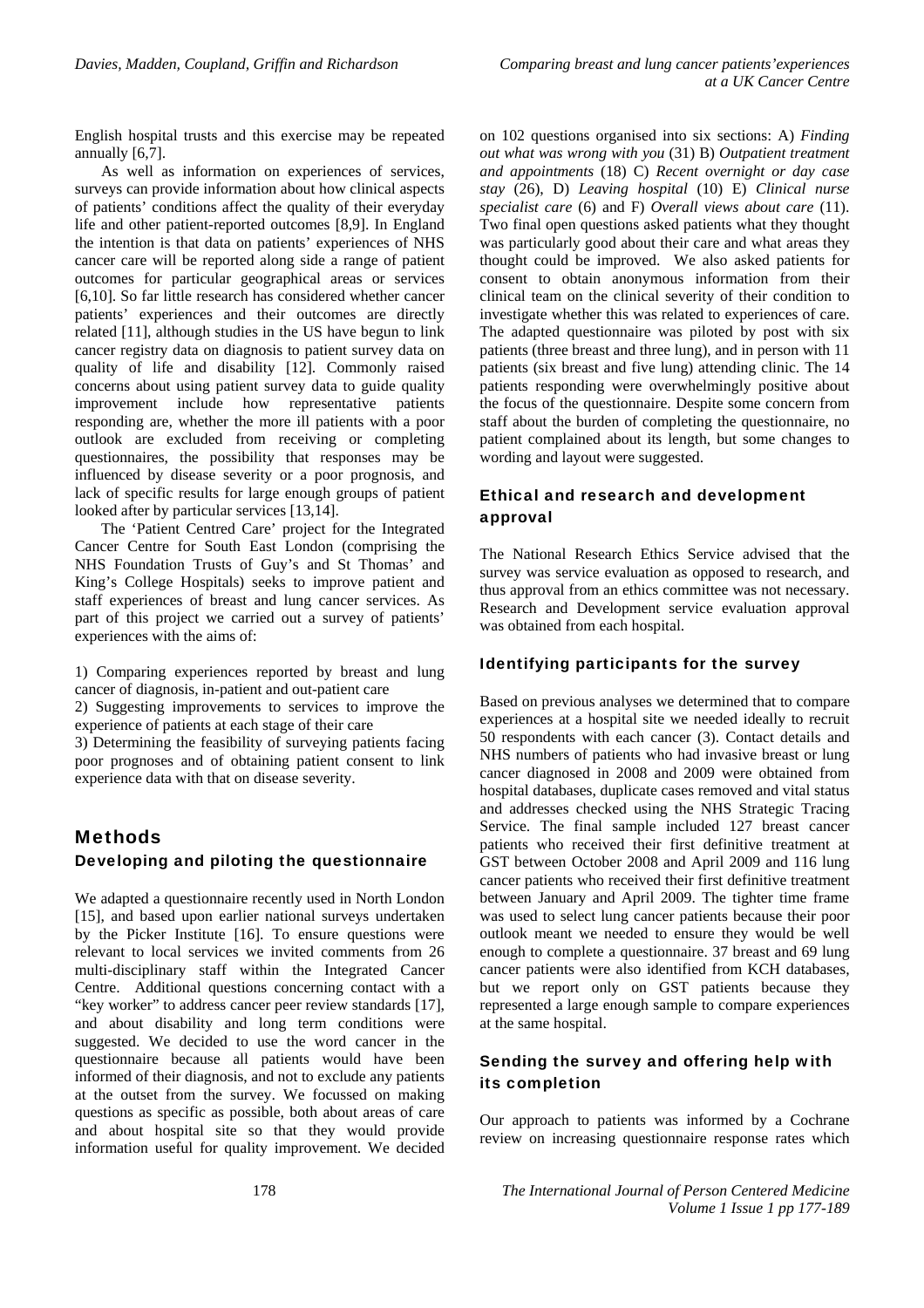found that personalised letters, stamped return envelopes, coloured print and an assurance of confidentiality and first class outward mailing were successful strategies <sup>18</sup>. Patients received survey packs during July and August 2009 which included a questionnaire, an information sheet, and a letter from the lead cancer nurse (MG) explaining that the survey was voluntary and confidential and that results would be used to improve services. A short summary of the project, translated into 10 languages (Arabic, Bengali, Chinese, French, Polish, Portuguese, Spanish, Somali, Turkish and Vietnamese), explained how to receive help from the hospital translation service. The researcher's telephone number was provided for patients who needed more help or explanation to fill in the questionnaire and numbers for nurse consultants for those who wished to discuss any concerns it raised about their illness or treatment. Patients who did not reply were sent two reminders, after re-checking their vital status. Six lung cancer patients were excluded at this point.

# Analysis

We focus on reporting comparative results where at least 40 breast and lung patients responded to the same questions. Results are reported as percentages for experiences in each area of care, excluding missing values. We also present these as bar charts highlighting where less than 75% of patients reported a good experience. Responses to the open questions were typed in full, collated, compared and sorted into themes to determine where they added new information about suggested improvements.

# Results Response to the survey

65% (82/127) of breast and 65% (75/116) of lung patients returned completed questionnaires. No patient requested translation services, but three breast and four lung patients rang the researcher to ask which parts of their care were relevant to the questionnaire and two lung patients requested help completing it. Two patients requested more support with their condition and were referred to a nurse consultant for further help. A high proportion of breast (66%, 54/82) and lung patients (65%, 56/75) added comments about their care and suggestions for improving services.

# Characteristics of patients

Table 1 shows demographic and clinical characteristics of patients responding. Patients with breast cancer were more commonly from ethnic groups other than white (24%, 20/82 compared to 5%, 4/75), lived in London (95%, 78/82

compared to 51%, 38/75) and in more deprived areas (70%, 57/82 compared to 44%, 33/75) and less likely to have had surgery as their only treatment (12%, 10/82 compared to 51%, 38/75). These differences were significant ( $p \le 0.01$ ). In breast cancer non-responders did not differ by age, but were less likely to have had chemotherapy, more likely to have had surgery and slightly less likely to live in deprived areas. In lung cancer nonresponders did not differ by age but were slightly less likely to have had surgery (data not shown).

#### Table 1 Characteristics of patients responding to the survey at the Cancer Centre

| Figures are numbers (percentages) unless otherwise stated |                |       |                |       |  |
|-----------------------------------------------------------|----------------|-------|----------------|-------|--|
|                                                           | Breast (n=82)  |       | Lung (n=75)    |       |  |
| Age                                                       |                |       |                |       |  |
|                                                           |                | 28-   |                |       |  |
| Mean (range)                                              | 62             | 94    | 68             | 22-87 |  |
| Ethnicity                                                 |                |       |                |       |  |
| White                                                     | 62             | (76)  | 70             | (93)  |  |
| <b>Black</b>                                              | 13             | (16)  | 1              | (1)   |  |
| Asian                                                     | 4              | (5)   | $\overline{2}$ | (3)   |  |
| Mixed                                                     | $\overline{2}$ | (2)   | 0              | (0)   |  |
| Other                                                     | 1              | (1)   | 1              | (0)   |  |
| Missing                                                   | 0              | (0)   | 1              | (1)   |  |
| Total                                                     | 82             | (100) | 75             | (100) |  |
|                                                           |                |       |                |       |  |
| Deprivation quintile <sup>1</sup>                         |                |       |                |       |  |
| 1 (Most affluent)                                         | 6              | (7)   | 9              | (12)  |  |
| 2                                                         | 4              | (5)   | 21             | (28)  |  |
| 3                                                         | 15             | (18)  | 12             | (16)  |  |
| 4                                                         | 28             | (34)  | 16             | (21)  |  |
| 5 (Most deprived)                                         | 29             | (35)  | 17             | (23)  |  |
| Total                                                     | 82             | (100) | 75             | (100) |  |
| <b>Place of residence</b>                                 |                |       |                |       |  |
| London                                                    | 78             | (95)  | 38             | (51)  |  |
| South East England                                        | 4              | (5)   | 37             | (49)  |  |
| Elsewhere                                                 | 0              | (0)   | 0              | (0)   |  |
| Total                                                     | 82             | (100) | 75             | (100) |  |
| Disability or long term condition                         |                |       |                |       |  |
| Yes                                                       | 29             | (35)  | 36             | (48)  |  |
| Mobility                                                  | 20             | (24)  | 23             | (31)  |  |
| Blind or partially                                        |                |       |                |       |  |
| sighted                                                   | 2              | (2)   | 0              | (0)   |  |
| Deaf or hearing                                           |                |       |                |       |  |
| impaired                                                  | 7              | (9)   | 6              | (8)   |  |
| Communication                                             | 0              | (0)   | 1              | (1)   |  |
|                                                           | 1              |       | 0              |       |  |
| Learning difficulty                                       |                | (1)   |                | (0)   |  |
| Mental health                                             | 3              | (4)   | 0              | (0)   |  |
| condition                                                 |                |       |                |       |  |
| Other                                                     | 0              | (0)   | 12             | (16)  |  |
| Nil                                                       | 48             | (59)  | 37             | (49)  |  |
| Prefer<br>not<br>to                                       | 5              | (6)   | 2              | (3)   |  |
| say/missing                                               |                |       |                |       |  |
| <b>Year of Diagnosis</b>                                  |                |       |                |       |  |
| 2007-2008                                                 | 46             | (56)  | 29             | (39)  |  |
| 2009                                                      | 30             | (37)  | 41             | (55)  |  |
| Missing                                                   | 6              | (7)   | 5              | (7)   |  |
| Total                                                     | 82             | (100) | 75             | (100) |  |
| <b>Treatment</b>                                          |                |       |                |       |  |
| Surgery only                                              | 10             | (12)  | 38             | (51)  |  |
| Surgery and other                                         |                |       |                |       |  |
| treatment                                                 | 57             | (70)  | 7              | (9)   |  |
| Other treatment only                                      | 10             | (12)  | 26             | (35)  |  |
| No treatment yet                                          | 5              | (6)   | 2              | (3)   |  |
| Missing                                                   | 0              | (0)   | 2              | (3)   |  |
| Total                                                     | 82             | (100) | 75             | (100) |  |

<sup>1</sup> From the Indices of Multiple Deprivation 2007

2 Categories for specific disability or condition are not exclusive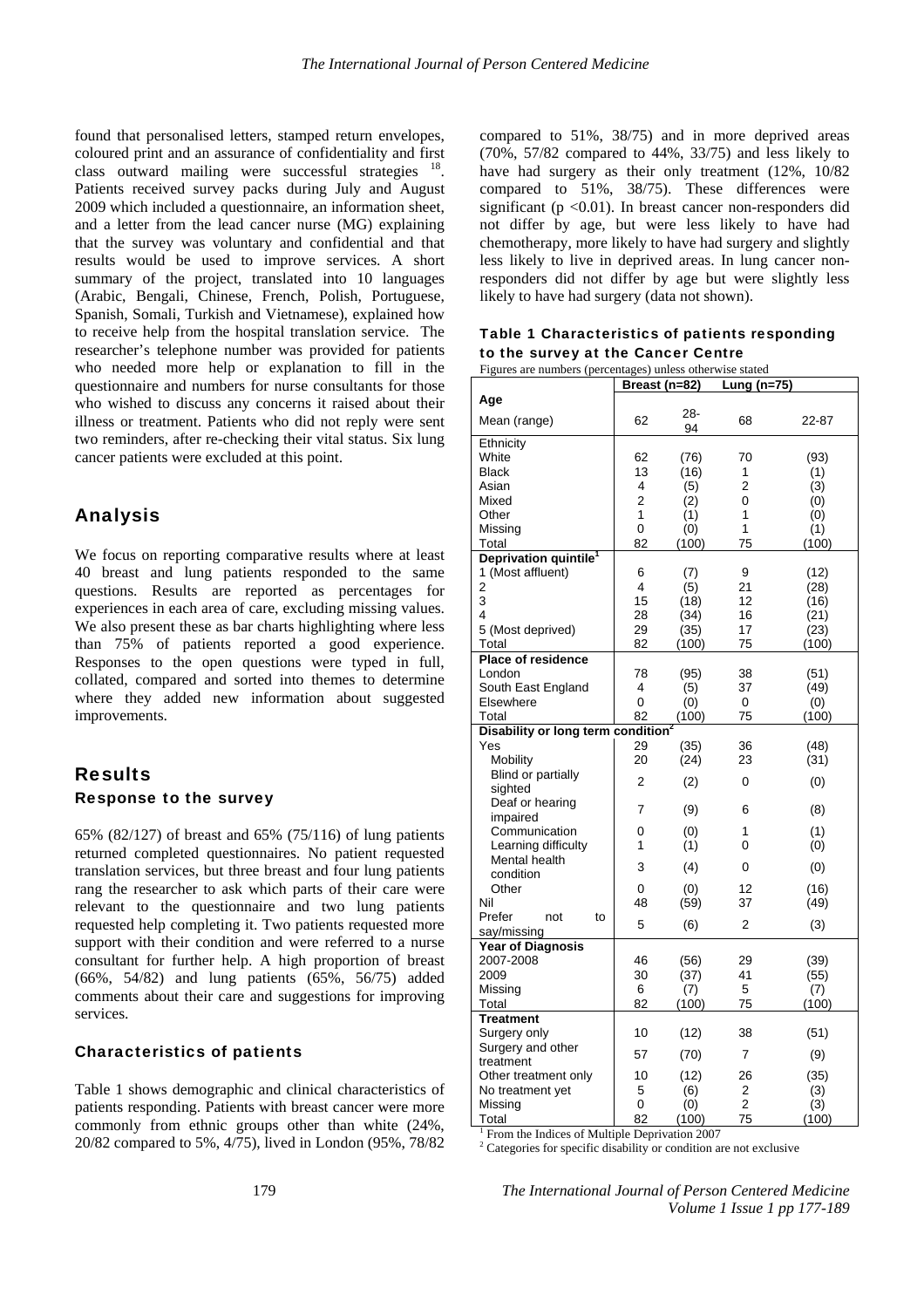# Comparing the experiences of breast and lung cancer patients

#### *A. Finding out what was wrong with you*

All but three patients reported they had been told their diagnosis in person. The first four findings of Figure 1 show very high positive experiences about communication of the diagnosis, with breast cancer patients reporting slightly more positive experiences than lung cancer patients. 80% or more of both breast and lung patients reported they had understood the explanation about their condition, been told about it with sensitivity and care, had their questions answered and been involved. 75% had understood explanations about treatment. The clinical nurse specialist was not always present for these consultations but more commonly so for breast (65%, 53/82) than lung (23%, 17/74) patients. A partner /spouse or family member was less often present for breast (56% 46/82) than for lung patients (65%, 48/74).

Patients, however, varied in whom they said they would have wanted to be present, with 39% (32/82) of breast and 50% (37/74) of lung patients saying that at the time they would not have wanted a family member, friend or nurse present. No patient received a tape recording of their diagnosis discussion, around one third of each group reported being given a written record of the discussion, but higher proportions of breast (77%, 62/81) than lung patients (58%, 42/73) reported being given written or printed information about their condition or treatment. Slightly lower proportions (68% (54/79) of breast and 66% (48/73) of lung patients) reported receiving a copy of the letter sent to their general practitioner. Although high proportions were given the name of a key worker to contact about any concerns they had, this was more commonly the case for breast (93%, 75/81) than lung patients (75%, 53/71).

#### *B. Out-patient treatment and appointments*

Figure 2 shows the similar overall positive experience of lung and breast cancer patients at their most recent outpatient and treatment appointments with at least 75% reporting good experiences of the way they were treated and of explanations during their consultations. Differences of experiences between the two patient groups were minor. Similar proportions (74%, 55/74 of breast and 69%, 29/42 of lung) reported being given the option of receiving copies of letters sent to their general practitioner. However, fewer patients (56%, 42/75 of breast and 47%, 20/43) of lung) reported being given written or printed information about their condition or treatment.

### *C. Most recent overnight or day case stays*

65% (53/81) of breast and 68% (46/68) of lung patients reported an overnight or day case stay in the last six months. Figures 3a and b show that experiences during these stays were generally good, although overall lung cancer patients reported better experience. Breast patients were less likely to report that there were enough nurses on duty (67%, 34/51 compared to 86% 38/44), that family and friends were involved in decisions about treatment (47%, 25/52 compared to 59%, 26/44), that they completely understood explanations about side effects (69%, 36/52 compared to 91%, 40/44). However, they were also less likely to report that they were in pain or discomfort (30/52) 58% compared to 71% (31/44).

# *D. Leaving hospital*

By contrast the picture concerning discharge was less positive (Figure 4). Both groups reported problems with aspects of discharge planning. Less than 75% reported that they had been given written information, explaining the treatment and care they had received what to do when they left hospital, or that staff took their family situation into account. The proportions reporting that staff had discussed help to resume normal activities, or nursing or other support from health services was particularly low between 26% and 52%.

# *E. Clinical nurse specialists*

Breast patients were more likely to report they had been given the name of a particular clinical nurse specialist (87%, 69/79) compared to lung patients (54%,37/68) and that they had contact with them (79%, 61/77 compared to 58%, 37/64). Of all those who had, both breast and lung cancer patients valued care from clinical nurse specialists with 87% (84/97) reporting they had received answers to questions they could understand, 89% (86/97) that they had complete confidence and trust in these nurses and 95% (92/97) that they were treated with respect and dignity by them.

# *F. Overall care*

Reports concerning overall care reflected the marked differences so far reported. Figure 5 shows that high proportions of both groups of patients thought hospital staff had worked together and the quality of care and information provided was excellent or very good. However, slightly less than 70% of patients felt they were given emotional support during treatment always or most of the time. Lung cancer patients reported receiving information about services offering psychological or emotional support less often (27%, 18/69) than breast patients (57%, 43/75). They also less commonly reported having been given information about complementary therapies  $(27\%, 19/71$  compared to  $63\%, 48/76$  or about patient support or self-help groups (27%, 19/71 compared to 72%, 54/75).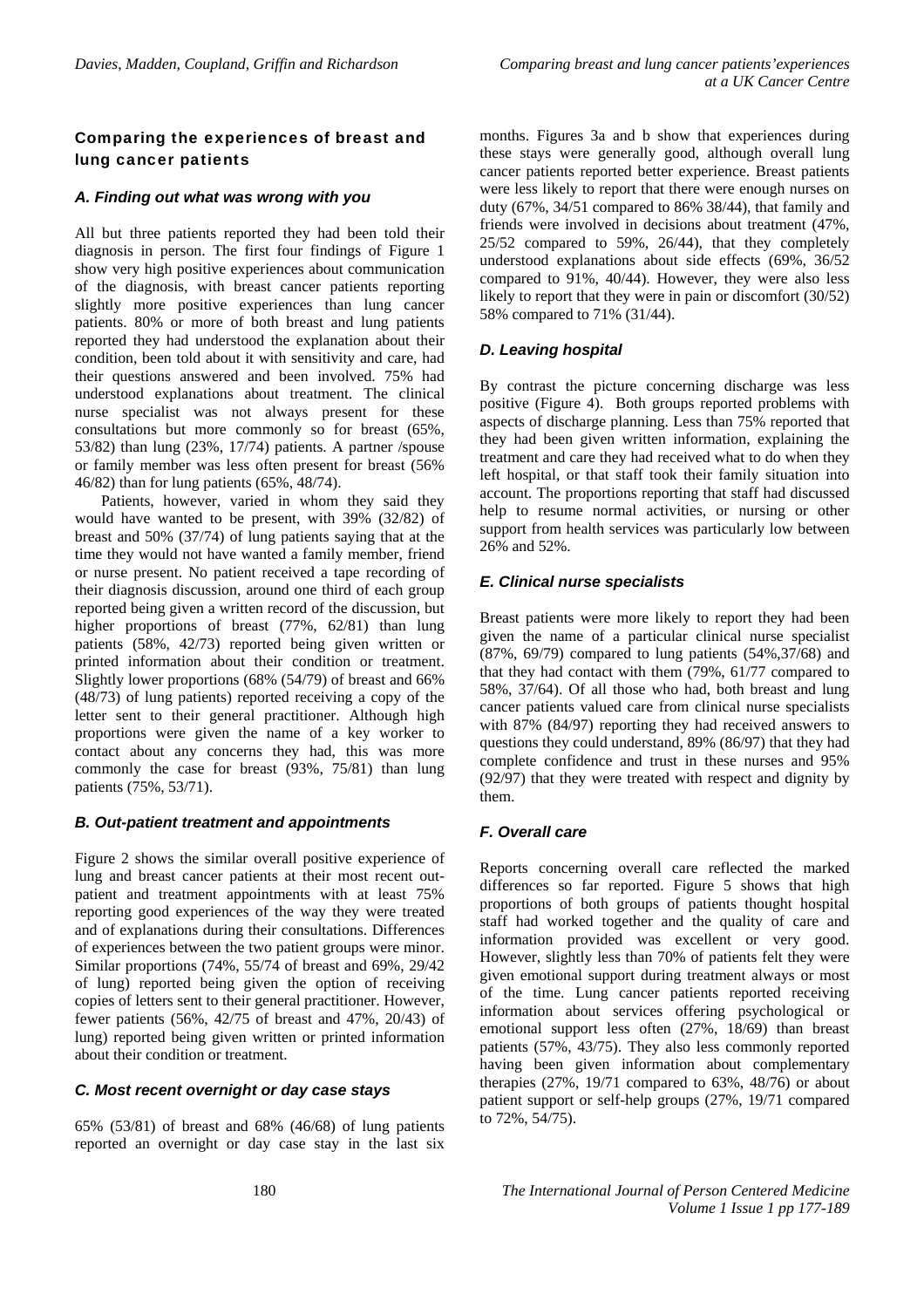



A Completely understood explanation of what was wrong

- B Definitely told with sufficient sensitivity and care
- C If questions asked answered in a way they could understand
- D Involved in discussions as much as they wanted
- E Completely understood explanation of the different treatments

F CNS present

G Partner/spouse or family member present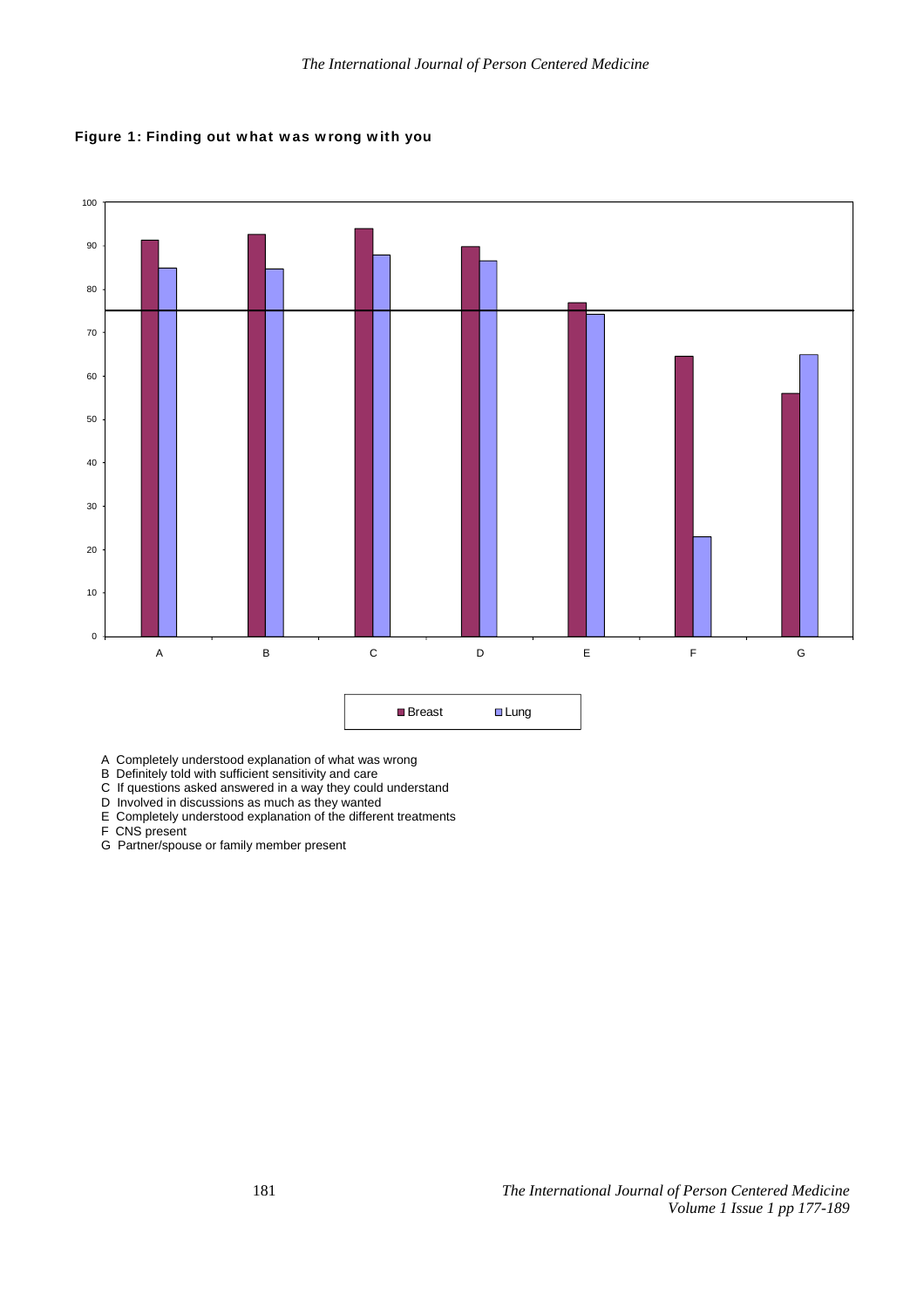## Figure 2: Out-patient treatment and appointments



| ■ Breast | $\Box$ Lung |
|----------|-------------|
|----------|-------------|

- A Definitely had enough time to discuss their health or medical problem
- B Complete confidence and trust
- C Completely treated with respect and dignity
- D Completely understood the reasons for treatment or action
- E Definitely listened to what the patient said
- F Definitely got the answers to important questions
- G The doctor knew enough about their treatment or condition
- H Given the option of receiving copies of their GP letters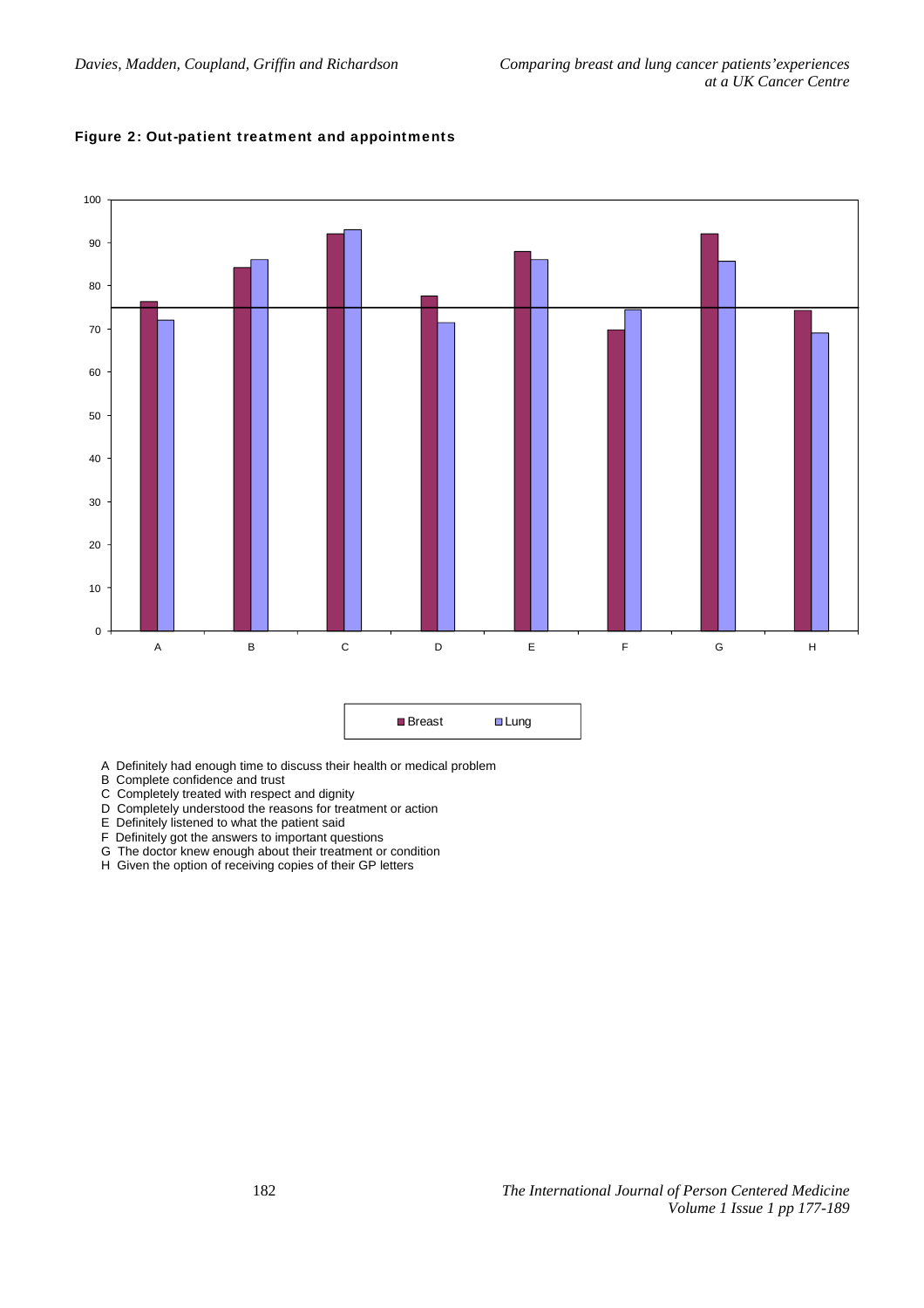#### Additional patient comments

Patients' comments about what had been particularly good about their care concerned efficiency of care, the professional standard or quality of care and the emotional support and reassurance they received from staff. For example, one patient with lung cancer wrote: "I felt that all the care and treatment was of a very high standard and I am very grateful for the doctors' and nurses' professionalism. I don't think care could be improved." Patients with breast cancer made positive comments of a similar nature, but as a group they also made more suggestions for improving care (54 comments) than lung cancer patients (28 comments). For example, 16 breast cancer patients mentioned long waiting times for outpatient treatment or follow-up appointments compared to four lung cancer patients. Fourteen breast cancer patients mentioned attitudes or behaviour of some doctors and nurses, for example, lack of sympathetic or helpful staff attitudes on wards. Five breast and two lung patients commented on the need for more information including that on financial benefits or complementary therapy services available. By contrast the most common issues raised by lung cancer patients were hospital food and facilities mentioned by 10 and 6 patients, respectively. These issues and those related to the organisation of outpatient appointments were not covered by the questionnaire.

#### Consent for data linkage

82% (67/82) of breast cancer and 87% (65/75) of lung cancer patients consented to their clinical teams sharing information on the clinical severity of their condition with the research team to investigate whether this influenced experiences of care.

# **Discussion** Summary of main findings

We used an established questionnaire survey to compare the experiences of 82 breast and 75 lung cancer patients of diagnosis, overnight and day case stays and out-patient care at one Cancer Centre. Both patients groups reported similarly high levels of good experience in many areas of care, particularly in receiving their diagnosis, support from clinical nurse specialists with whom they had contact, and overall views about care. However, breast cancer patients had slightly less good experience of overnight and day case stays, while lung cancer patients received clinical nurse specialist and information about other support services after discharge less often. Both groups reported that written information was not always consistently provided at all stages. 84% of all patients consented to data on the clinical

severity of their condition being used to investigate whether this influenced experiences.

#### Comparisons to previous findings

Our finding of good experiences around the time of diagnosis is similar to the 2005 national survey of cancer patients<sup>4</sup>. They also mirror the direction in English cancer policy which has sought to improve the quality of supportive care after diagnosis by providing health professionals with guidance and training in structuring these consultations and offering support afterwards  $^{20}$ . The provision of written information at diagnosis has also improved nationally  $4$ . In our study 76% of breast cancer patients reported being given written information about their condition or treatment at diagnosis, compared to 64% in 2004 and 53% in 2000 at the same centre  $5$ . Our findings also emphasise the importance of support from clinical nurse specialists, with well over 80% of patients reporting that these nurses were able to provide understandable answers to their questions, achieve their confidence and trust, and treated them with respect and dignity. These findings suggest that the information and support from a key, approachable and experienced member of staff is vital to patients' experiences of diagnosis. However, we found somewhat paradoxically that lung cancer patients, who might be expected to have greater and more immediate needs for this kind of support, were given information about and had contact with these nurses less often. Recent national census have revealed fewer clinical nurse specialists for lung cancer patients compared to those available for breast patients  $2^1$ . In our study lung cancer patients also appeared slightly more positive about their care than breast cancer patients. These patients may be less critical or have lower expectations, but their poor outlook and increasing prevalence of symptoms such as breathlessness with disease progression means they and their carers arguably need more rather than less support. Although we began by approaching over 100 patients each for breast and lung cancer, we could not report comparative results on a sample of at least 40 patients because not all questions were relevant to all patients. Demographic variables including age are well-established to influence experiences, but our sample size meant it was not practical to analyse these.

#### Implications for services

While these results show that patients in this Cancer Centre are generally reporting very positive experiences around diagnosis, a careful look at the different stages of care reveals some areas that were not performing as well. For example, shorter hospital stays, and more rapid discharge including day case surgery in breast cancer are now increasingly common place and a part of cancer policy. Our findings may indicate where teams have not yet been able to respond to the consequences of reduced stay in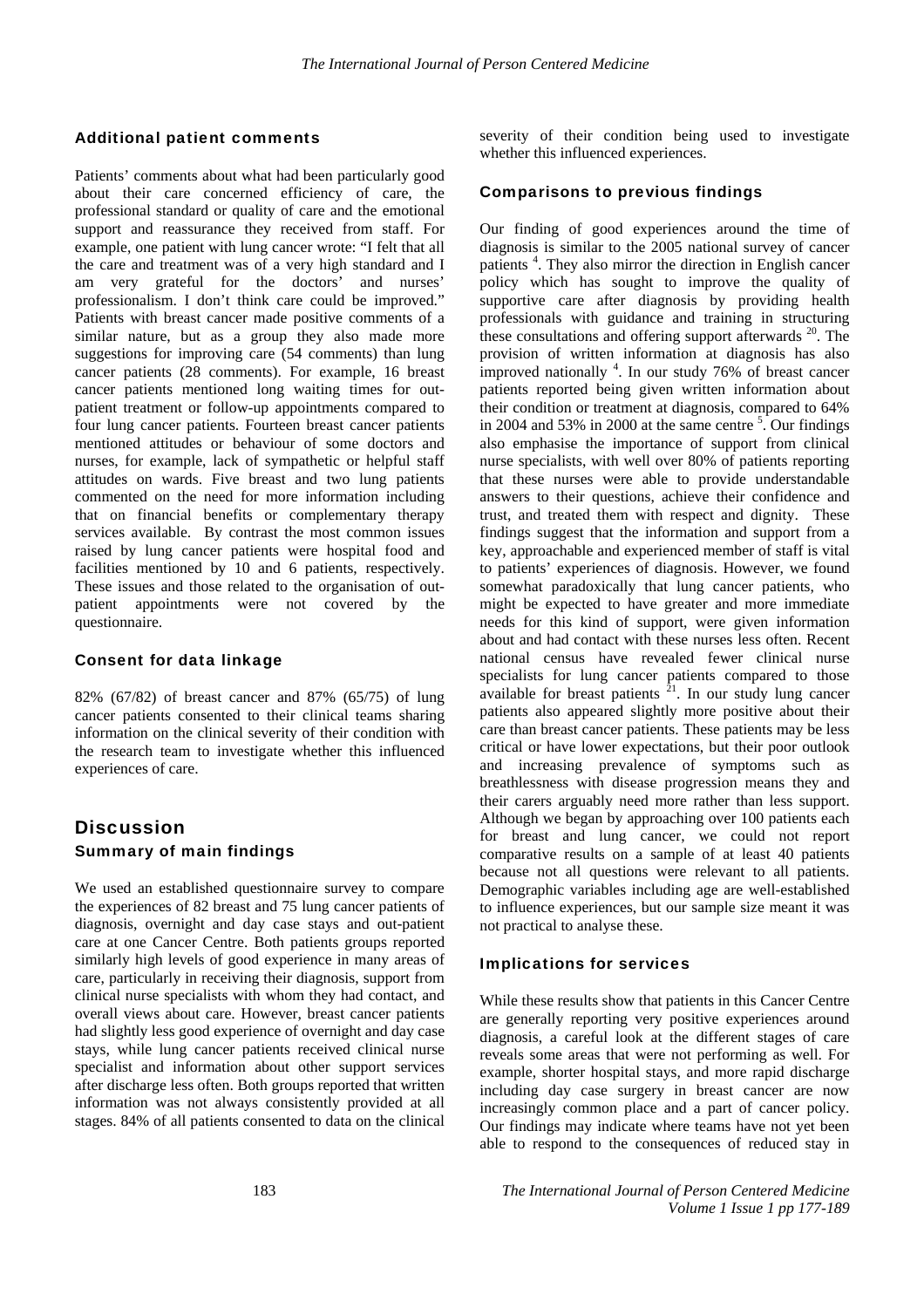

#### Figure 3a: Recent overnight or day case stay

A Confidence and trust in all the hospital doctors

B Completely treated with respect and dignity by the doctors

C Always or nearly always enough doctors on duty

D Completely treated with respect and dignity by the nurses

E Always or nearly always enough nurses on duty

F Completely understood explanation of their condition

G Completely understood explanation of the purpose of their operation/treatment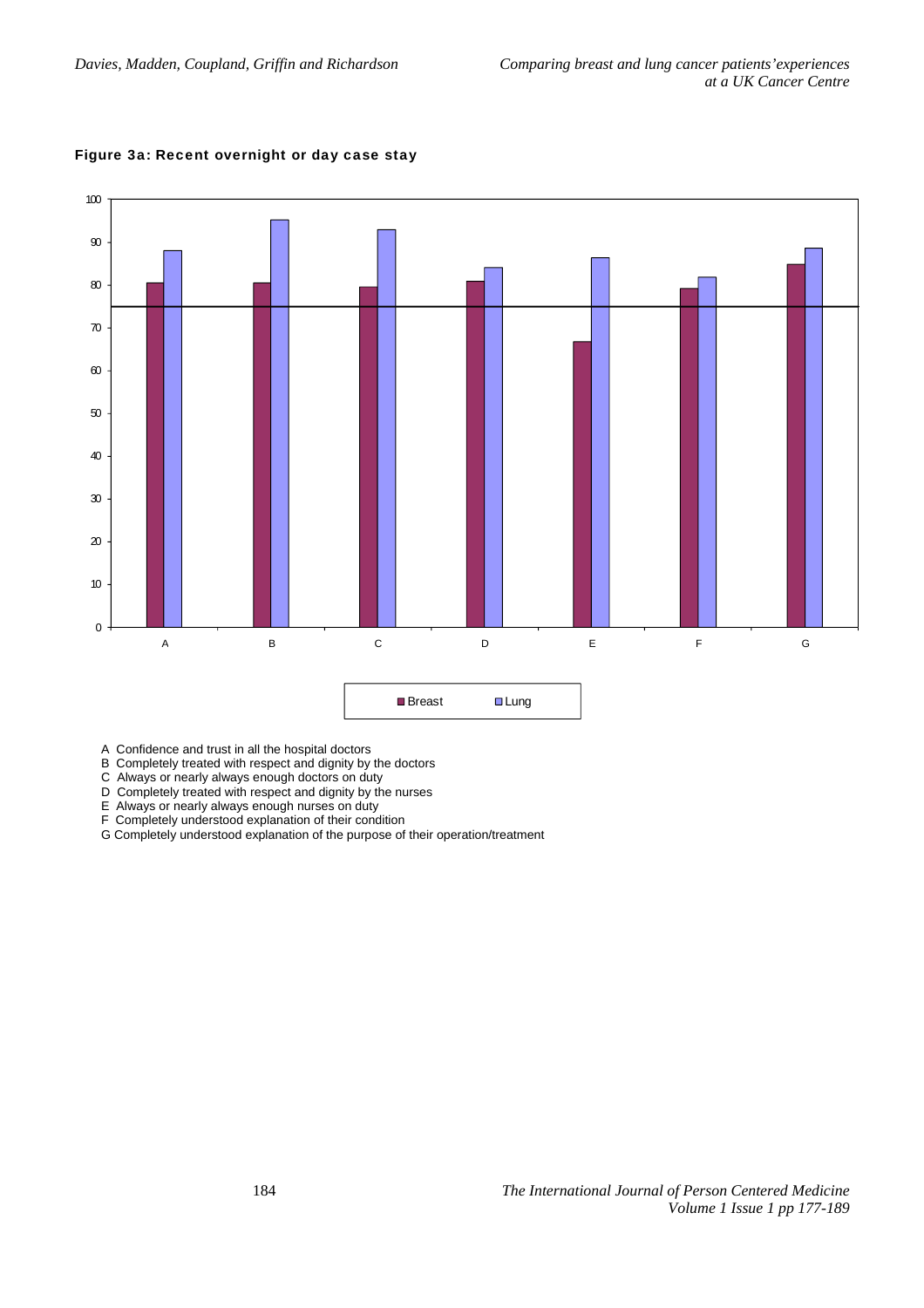



- A Completely understood explanation of the possible side effects
- B Never talked about their case in front of them as if they were not there
- C Doctor or nurse never said one thing and another said something different
- D Family and friends were involved in decisions about treatment and given the right amount of information
- E Completely understood explanation of how the operation or other treatment had gone
- F Involved in decisions about their care as much as they wanted
- G Given the right amount of information about the outcome of their treatment
- H In pain or discomfort some, all or most of the time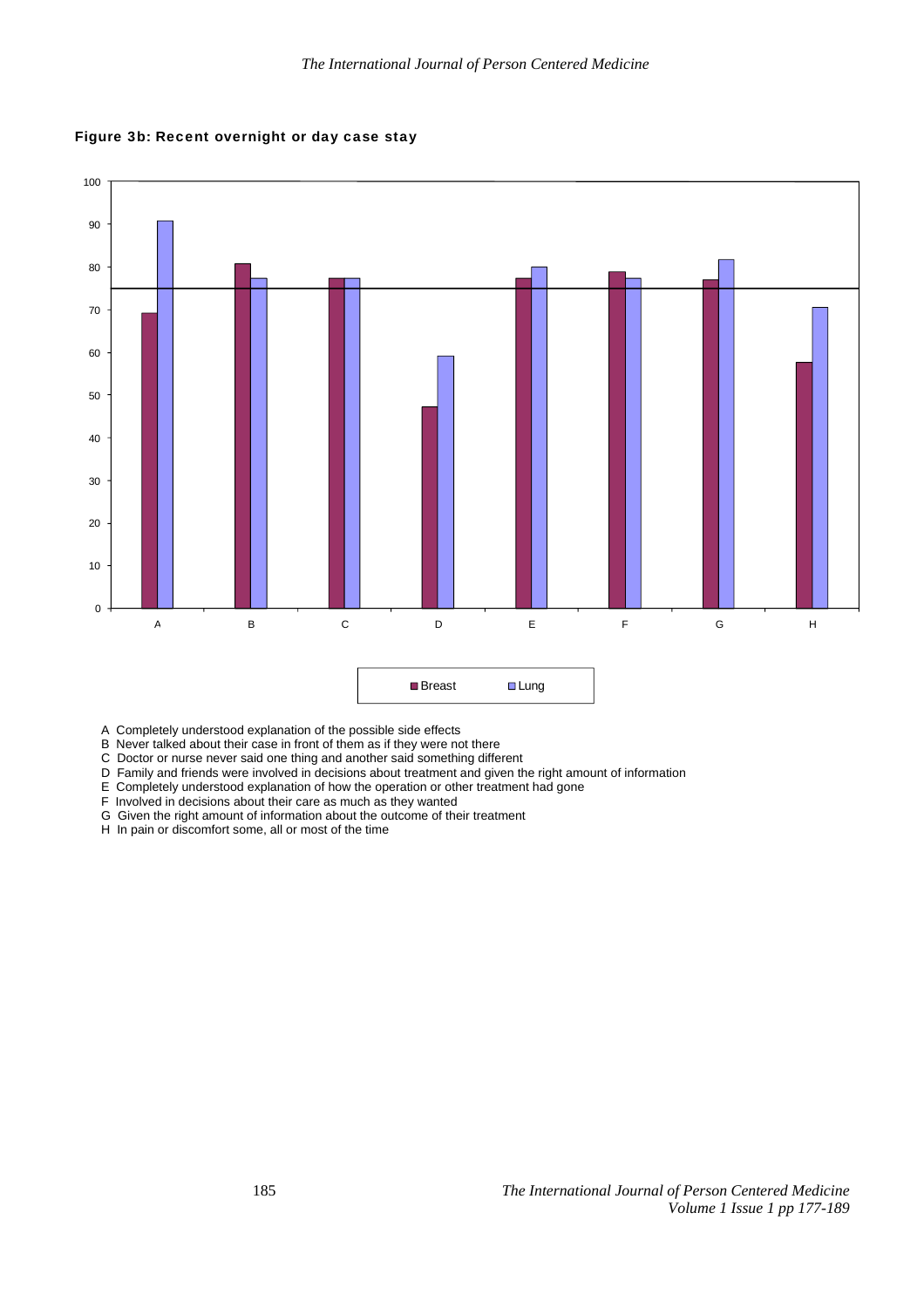## Figure 4: Leaving hospital



A Doctors or nurses spent enough time telling them what would happen after they left hospital

B Given written or printed information about what should do after leaving hospital

C Staff completely took their family or home situation into account

D Staff discussed additional help they would need to resume normal activities and this was provided

E Staff discussed with them whether they would need nursing or other support from health services

F Received a written record of the treatment/care they received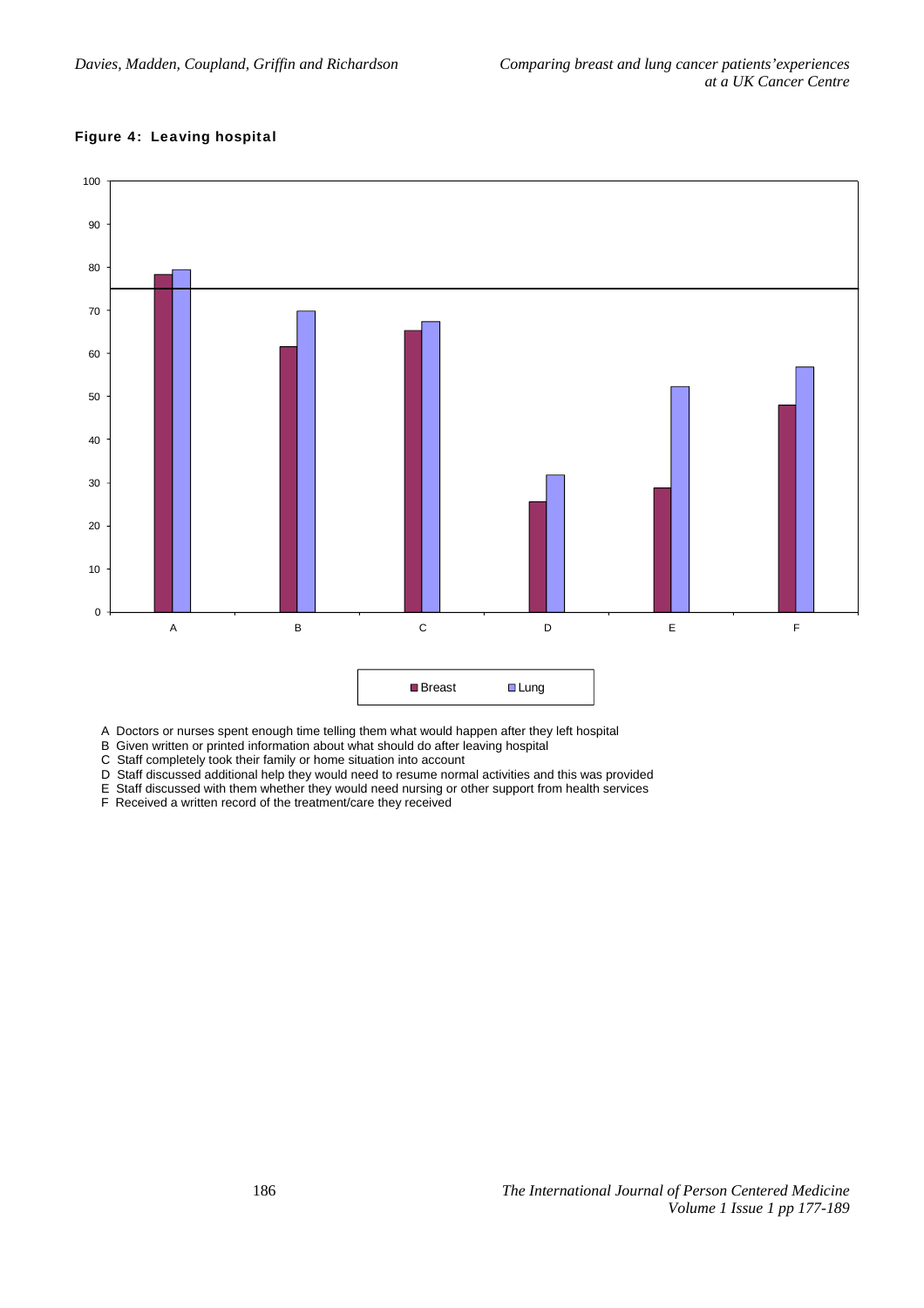Figure 5: Overall views about care



A People treating and caring for them working together always or most of the time

B Impression of quality of care and services excellent or very good

C Quality of information provided excellent or very good

- D Felt given emotional support during treatment always or most of the time
- E Received information about services offering psychological/emotional support
- F Received information about complementary therapies
- G Told about patient support or self help group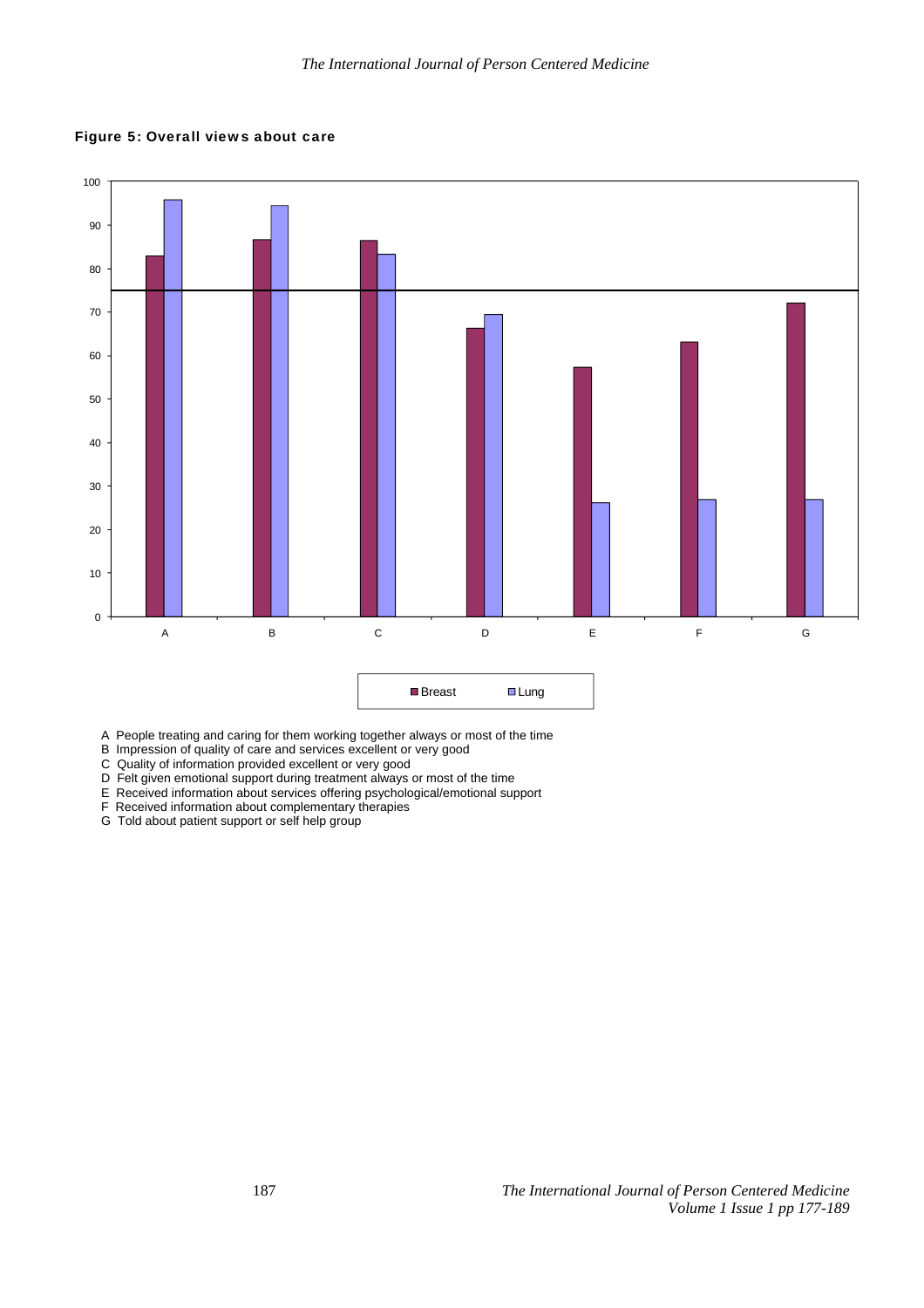terms of the need to give patients information and help them to self manage appropriately at home. Services will also need to investigate whether lung cancer patients see clinical nurse specialists less commonly perhaps due to a wider range of pathways to diagnosis than for breast patients and how to make this support and other information on all forms of support available to them more rapidly. Our findings show that patients were not receiving tape-recordings of their consultation despite recommendations about this. They also show that not all patients appear to want to have someone present when they are told their diagnosis, suggesting that preferences should be ascertained rather than assumed by health professionals.

Experience of conducting this survey suggests that future services can expect good survey responses from patients with lung cancer facing a poor outlook if they are not excluded, and surveys are sent in a timely manner shortly after diagnosis and in an individualised way. It is also important for services to consider tailoring the questions to focus on specific items that are seen as relevant to local services and can produce specific information relevant for quality improvement. That some of the questions were sensitive enough to detect differences both between two local services and over time suggests that other services should consider this strategy. In our service it revealed pertinent issues for patients on which improvement should focus.

#### Implications for policy

Current health policies in developed countries [1,6,7,9] place renewed emphasis on collecting and making publically available information on patients' experiences of care and their care outcomes. Our findings show the usefulness of survey data from a comparative patient group, and therefore how useful bench marking data on experiences of patients in different cancer centres in the ongoing national surveys would be. We decided to focus on results where less than 75% of patient reported a good experience, but this is an arbitrary threshold that still means one in four patients are reporting a less good experience. A consensus over whether this is acceptable might be developed as services develop skill in using and responding to patient survey data. Although we had generous local funding for this survey, data collection, quality assurance and processing of patient and survey data turned out to be a complex and time-consuming task. The benefits of benchmarked data and the possibility of economies of scale suggest to us that routine annual surveys are best conducted from a central point as has been the case in US organisations like the Veterans Health Administration which have many years experience of their use [22,23].

#### Implications for research

Despite some initial concern that the survey might be a burden to the more ill patients, we obtained a good response rate from patients with lung cancer facing a poor prognosis. The willingness that both breast and lung cancer patients indicate to give consent for their data to be linked to other clinical data on disease severity means that with larger samples it might be possible to determine whether experiences are associated with differing disease stage and other case mix variables. For example, a recent study of US Veterans has suggested that patients admitted after myocardial infarction who reported better experiences of care were also at a modest decreased risk of dying one year later  $24$ . The data linkage programme of the US National Cancer Institute has also demonstrated that a wide range of studies exploring differences in health-related quality of life for older patients and the impact of different cancers on patients are now practical [25,26]. These models could be used to explore similar questions using existing national datasets in other countries.

# Acknowledgements

We thank the patients who helped with the pilot of the questionnaire and took part in the survey for their time and thoughts.

We thank North London Cancer Network and The Picker Institute for allowing us to use their questionnaire and the Patient Centred Care Project Team and clinical staff for helping to adapt and pilot the questionnaire.

We thank hospital trust staff for providing patient data and Thames Cancer Registry staff for computing and administrative support.

The findings upon which this paper are based are drawn from the Integrated Cancer Centre's 'Patient Centred Care' project; a collaboration between Guy's & St Thomas' NHS Foundation Trust, King's College Hospital NHS Foundation Trust and King's College London in partnership with The King's Fund. The project was funded by Guy's & St Thomas' Charity.

This work was carried out by Thames Cancer Registry, King's College London which receives funding from the Department of Health; the views expressed in this publication are those of the authors and not necessarily those of the Department of Health.

# References

[1] Shaller, D. (2007) Patient-Centered Care: What does it take? Commonwealth Fund: New York.

http://www.commonwealthfund.org/Content/Publications/Fund-Reports/2007/Oct/Patient-Centered-Care--What-Does-It-Take.aspx (Last accessed 30 January 2011)